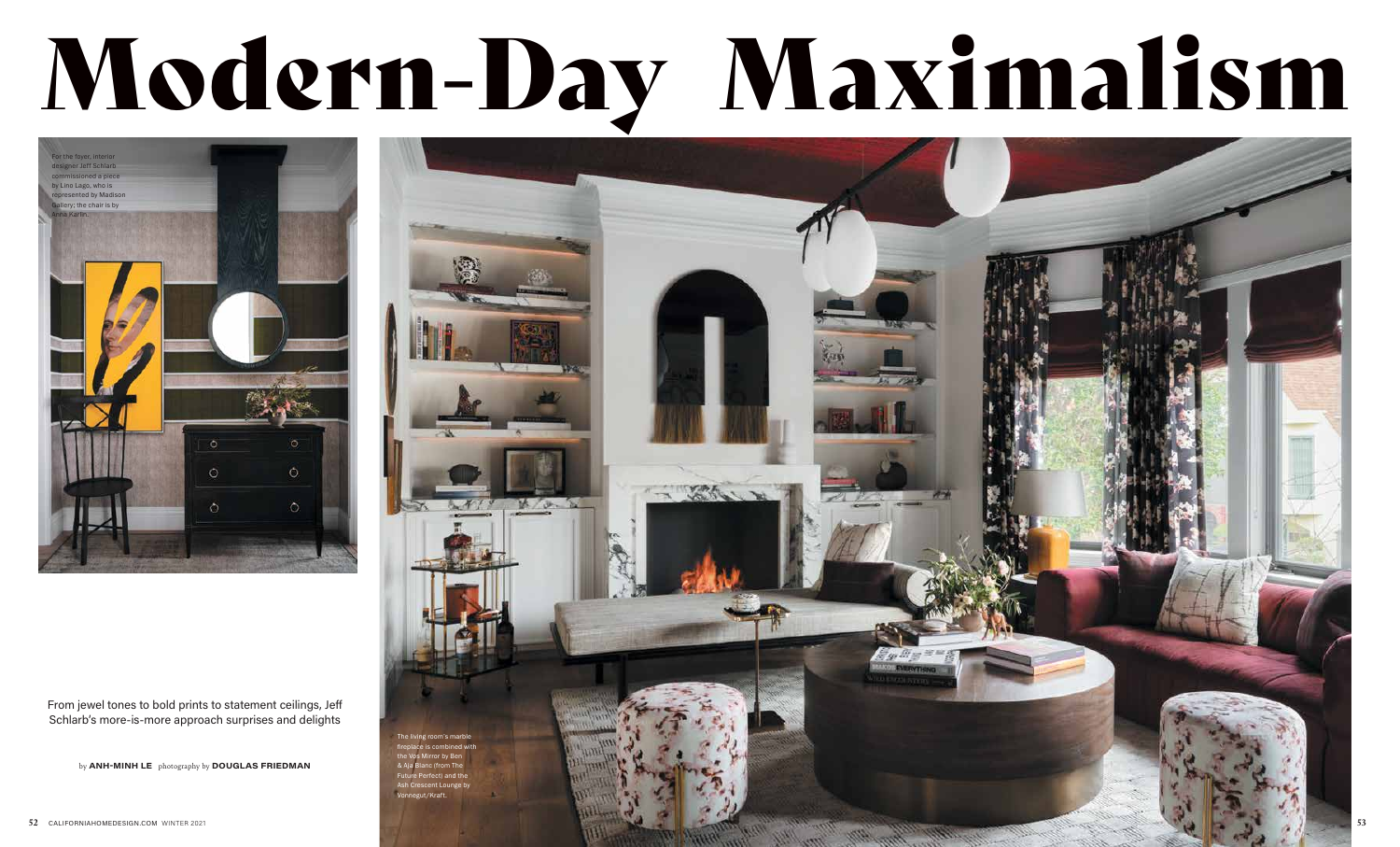The home office includes a wingback chair by Allermuir (from 1stDibs) and Tyler Shields' Batman photograph.

"Nice and neat,"<sup>3</sup> is how interior Schlarb sums up the 1940s Marina District home his client purchased several years ago. While perfectly fine for some, those are hardly the words that come to mind when surveying the portfolio of Schlarb's eponymous San Francisco firm—known for its exuberant and eclectic style with often daring uses of color, pattern, texture and art. In this particular case, it all combines for a residence that teeters on the edge of contemporary maximalism.

"We had an absolute ball," says Schlarb of the project, which was three years in the making and completed during the pandemic. "It's so artistic and so unique. The client still walks around the house and marvels at what was created."

Throughout the dwelling are concepts that Schlarb and his team executed for the first time. Take the cerused mirror in the foyer; they had not previously done a mirror that drops down from the ceiling. Its circular shape contrasts with the linear bands of olive-hued wallpaper, which is bordered by white trim that distinguishes it from the lighter green wallpaper that is prevalent in the space. Schlarb commissioned Spanish artist Lino Lago for a piece that has a mostly yellow canvas, with a glimpse of a portrait of George Washington.

The golden hue is carried over into the adjacent living room, with a table lamp that punctuates the merlot sofa, window treatments and ceiling. In here, the previously traditional wooden mantel has been replaced with a Calacatta fireplace surround; the material also forms the flanking shelves. A mirror by Ben & Aja Blanc consisting of Mongolian horsehair is a focal point above the fireplace. The drapery is made with an Ashley Woodson Bailey silk dupioni that Schlarb describes as "a sophisticated floral." A flowery motif appears on a pair of round stools as well.





Juan Manuel Carmona was commissioned for the mural; a Jonathan Browning sconce (from De Sousa Hughes) and a Caste lounge chair reside on the same side of the living room.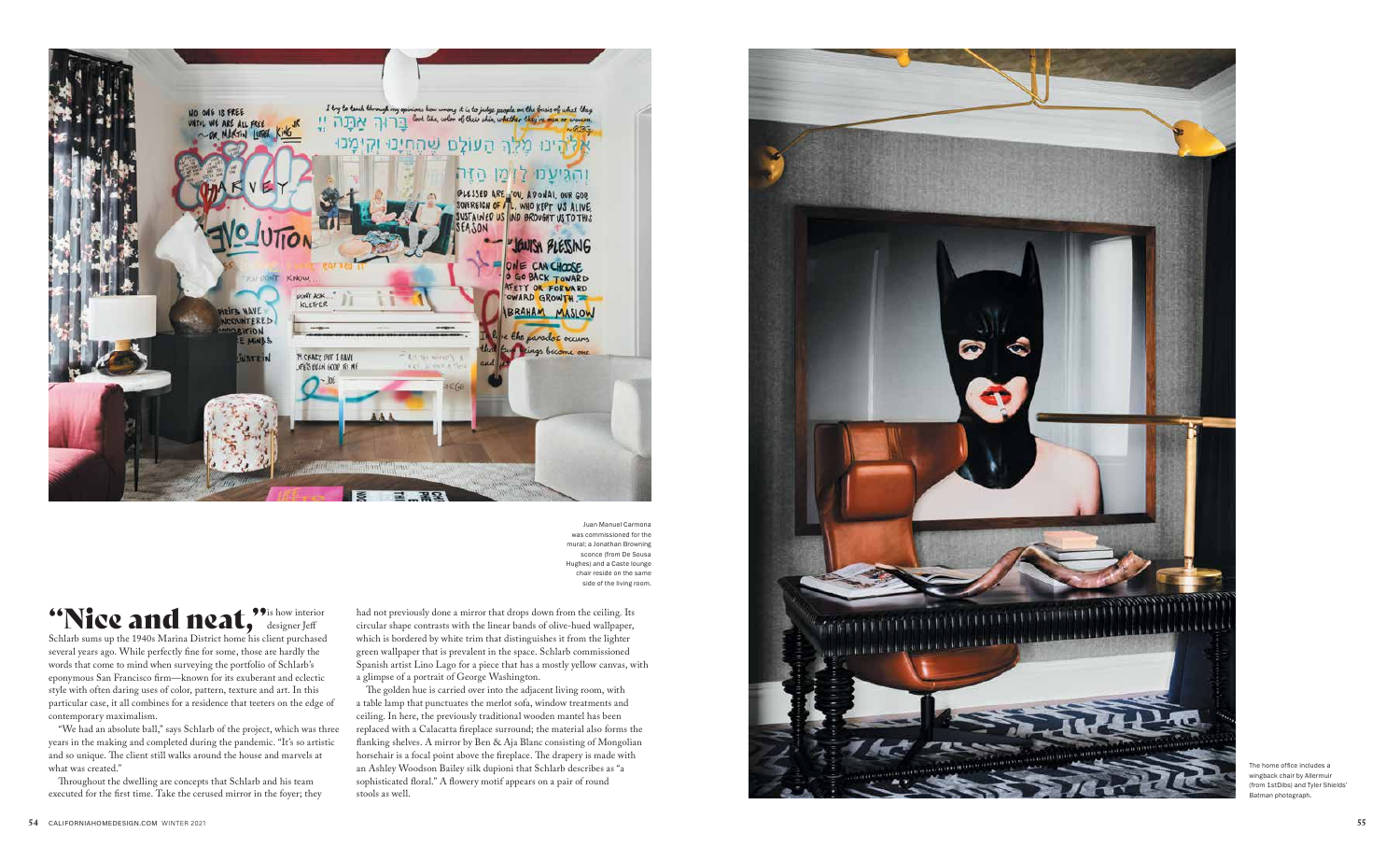



"There's a duality to this room," he observes. "The fireplace is roaring, the marble is exquisite, the crown details are substantial, the light fixture is amazing. Then you turn around and you've got this electrified graffiti mural. And it's all in one space; it's a space like no other." Opposite the fireplace, Schlarb enlisted Juan Manuel Carmona for a mural composed of various quotes selected by the client. The artistic effort extends to the piano placed against the wall, too.

From the living room sofa, the client's office is in view. Once again, to visually connect neighboring spaces, Schlarb incorporated yellow: the chandelier, suspended on a ceiling lined with a wood veneer wallpaper (another first-time implementation for him). On gray flannel walls that imbue additional texture, Schlarb positioned a striking Tyler Shields photograph, entitled Batman; it depicts a woman in the superhero's mask, a cigarette dangling from her bright red lips.

Elsewhere on the same floor, the dining room features blues and greens. "We just kept moving around the color palette," says Schlarb. "Everything wanted to be exciting and activated." The pattern of the custom Porter Teleo wallcovering is reminiscent of a Rorschach test, with hand-painted inkblots. A blue sideboard and a table that previously belonged to the client's mother are partnered with a Jean de Merry mirror, Lauren Hwang striped textile for the drapery, Tom Faulkner steel-framed chairs upholstered in green velvet and Porta Romana's Sputnik chandelier.

The kitchen deviates from the home's vibrancy, though it is no less eye-catching. "People love white kitchens, so we try to reimagine them in new ways," explains Schlarb. Calacatta Oro constitutes the chamfered countertop. While Schlarb installed it with a three-quarter-inch thickness in the areas with the range and sink, on the peninsula the marble is a hefty five inches. Above the peninsula—the front of which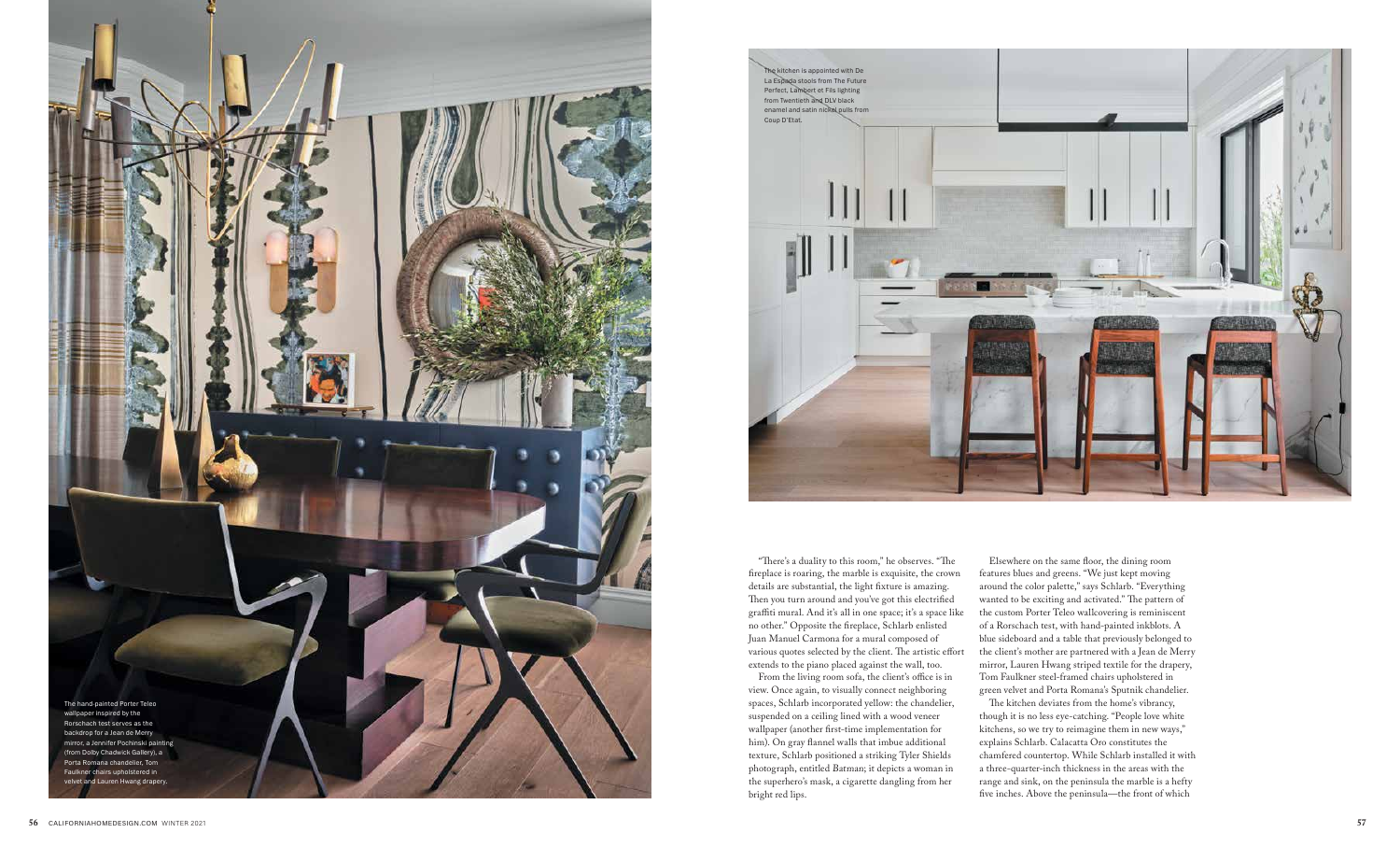